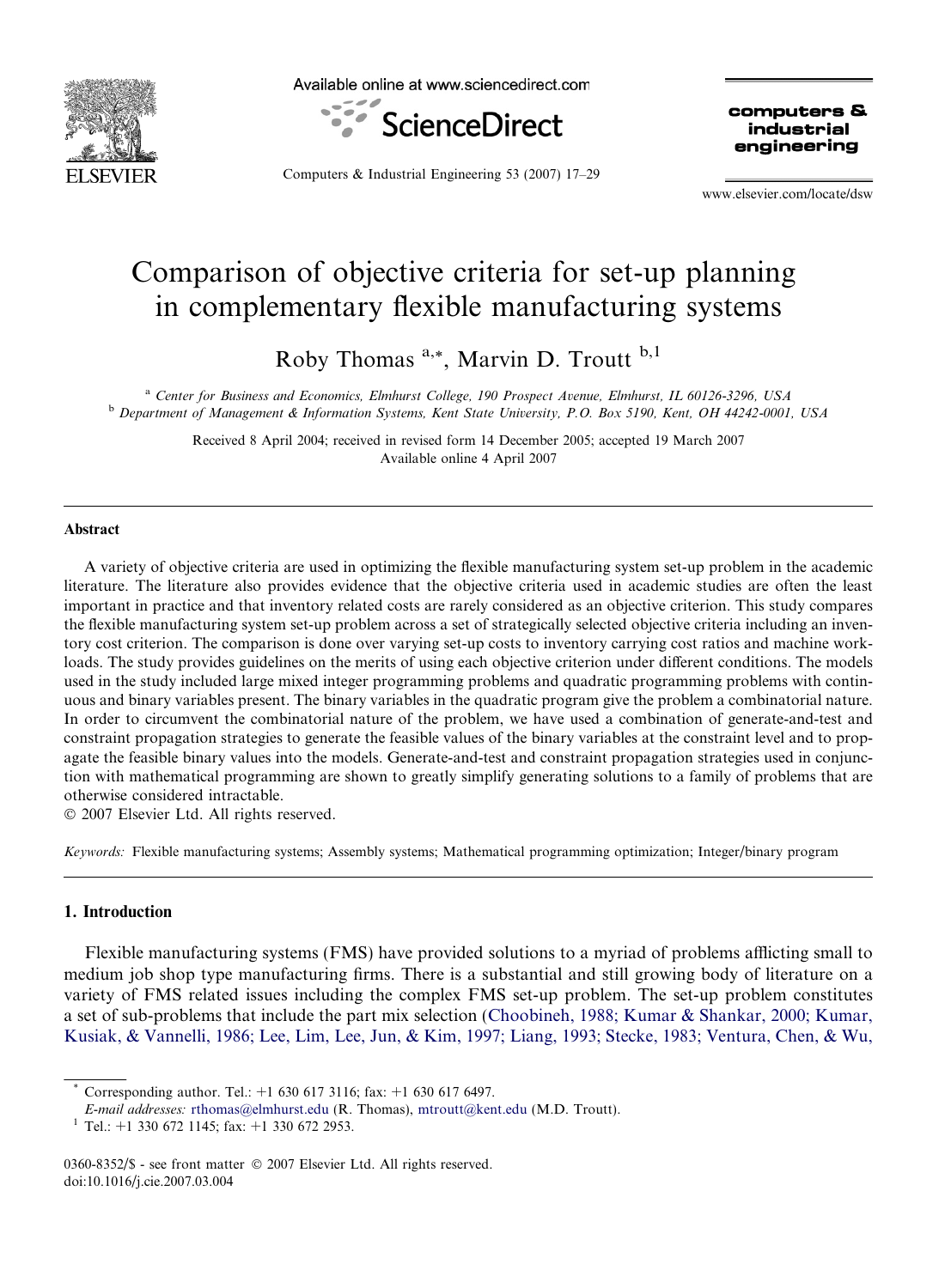[1990; Xiaobo, Wang, & Luo, 2001](#page--1-0)), the machine grouping ([Lee & Lee, 1998; Mohamed, 1998; Yano, 1997](#page--1-0)), the production ratios ([Stecke, 1986\)](#page--1-0), the resource allocation ([Azadivar & Lee, 1986; Tuchelmann, 1986; Yao,](#page--1-0) [1986](#page--1-0)), and the loading ([Guerrero, Lozano, Koltai, & Larraneta, 1999; Kogan, 2001; Kumar, Tiwari, & Shan](#page--1-0)[kar, 2003; O'Grady & Menon, 1987; Sarin & Chen, 1987; Stecke & Solberg, 1981; Tiwari & Vidyarthi, 2000;](#page--1-0) [Vidyarthi & Tiwari, 2001](#page--1-0)) utilized during each production run. [Smith, Ramesh, Dudek, and Blair \(1986\)](#page--1-0) have ranked the objective criteria used in practice based on a survey of scheduling procedures in FMS installations. [Smith et al. \(1986\)](#page--1-0) report that the most commonly used criteria in the academic literature are often the least important in practice. One of the objectives of this study is to address the relative merits of a range of objective criteria used in part mix selection and loading sub-problems of the FMS set-up planning. Another objective of this study is to include economy of scale issues as a criterion in the FMS set-up planning. The literature available on FMS commonly assumes ideal FMS conditions where producing unit batch sizes are possible since machine set-ups and economies of scale issues do not exist. However, there is substantial evidence that points to a variety of reasons that can require operating FMS using machine set-ups and hence making economy of scale and inventory costs relevant.

In this study, we optimize the FMS set-up problem using different sets of objective criteria, including an inventory cost criterion, under varying set-up time to holding cost ratios and machine loads. The results generated from each optimization are compared across objective criteria and the merits of using each objective criterion are discussed. The models used to facilitate the study include a quadratic programming (QP) problem with binary and continuous variables and large mixed integer programming (MIP) problems. The QP problem belongs to a class of problems that are very difficult to solve. The MIP problems are relatively easier to solve but can be time consuming. However, both types of problems are amenable to solution techniques that use mathematical programming in conjunction with other quantitative techniques. This study demonstrates that solving such problems can be simplified by using mathematical programming in conjunction with generateand-test and constraint propagation techniques.

### 2. Objectives of the study

In the survey of FMS installations by [Smith et al. \(1986\)](#page--1-0) the most important criteria used in loading or scheduling procedures, in the order of importance, were meeting due dates, maximizing system and machine utilization, minimizing work-in-process, maximizing production rate, minimizing set-ups and tool changes, minimizing flow time, and balancing machine usage. These results are not congruent with the most commonly used criteria in academic research, namely, minimizing flow time, balancing machines, maximizing utilization, and minimizing make-span. Very few studies comprehensively address the merits of the type of objective criterion used for optimizing the FMS set-up problem. [Swarnkar and Tiwari \(2004\)](#page--1-0) have proposed a model that minimizes system unbalance and maximizes throughput and have solved it using a combination of tabu search and simulated annealing-based heuristic approaches. [Kumar and Shankar \(2000\)](#page--1-0) have compared various balancing objectives. [Grabot \(1998\) and Min et al. \(1998\)](#page--1-0) have discussed neural networks that balance multiple objectives. [Yano \(1997\)](#page--1-0) has studied the impact of throughput related objectives and machine grouping decisions on make-span performance in the short term. The primary objective of this study is to shed light on the merits of using the different objective criteria prevalent both in academic literature and in practice.

Another objective is to address the economy of scale issues that can be present in FMS set-up planning. A commonly made assumption in the literature is that FMS are complete or ideal systems with the ability to process any part in the system as long as a machine is free. Such assumptions imply unit batch production without the need for set-ups and the accompanying inventory accrual to take advantage of economies of scale. [Thomas \(1994\)](#page--1-0), however, discusses a number of technological, economic, and operational reasons that can force set-ups and production in batches despite the presence of FMS technology. [Smith et al. \(1986\)](#page--1-0) report that 47% of FMS installations in their survey produced in batches with 60% of the installations changing batches daily. [Primrose and Leonard \(1984\)](#page--1-0) has identified a spectrum of FMS use in context with the nature of the plant. At one end of the spectrum is the complementary FMS towards which most manufacturing plants are biased. Machine centers in a complementary FMS have unique processing capabilities that can force machine set-ups when introducing new parts into the system. [Falkner \(1986\)](#page--1-0) provides three reasons that can dictate the use of frequent set-ups. Batch production in an FMS may also be necessary to achieve potential